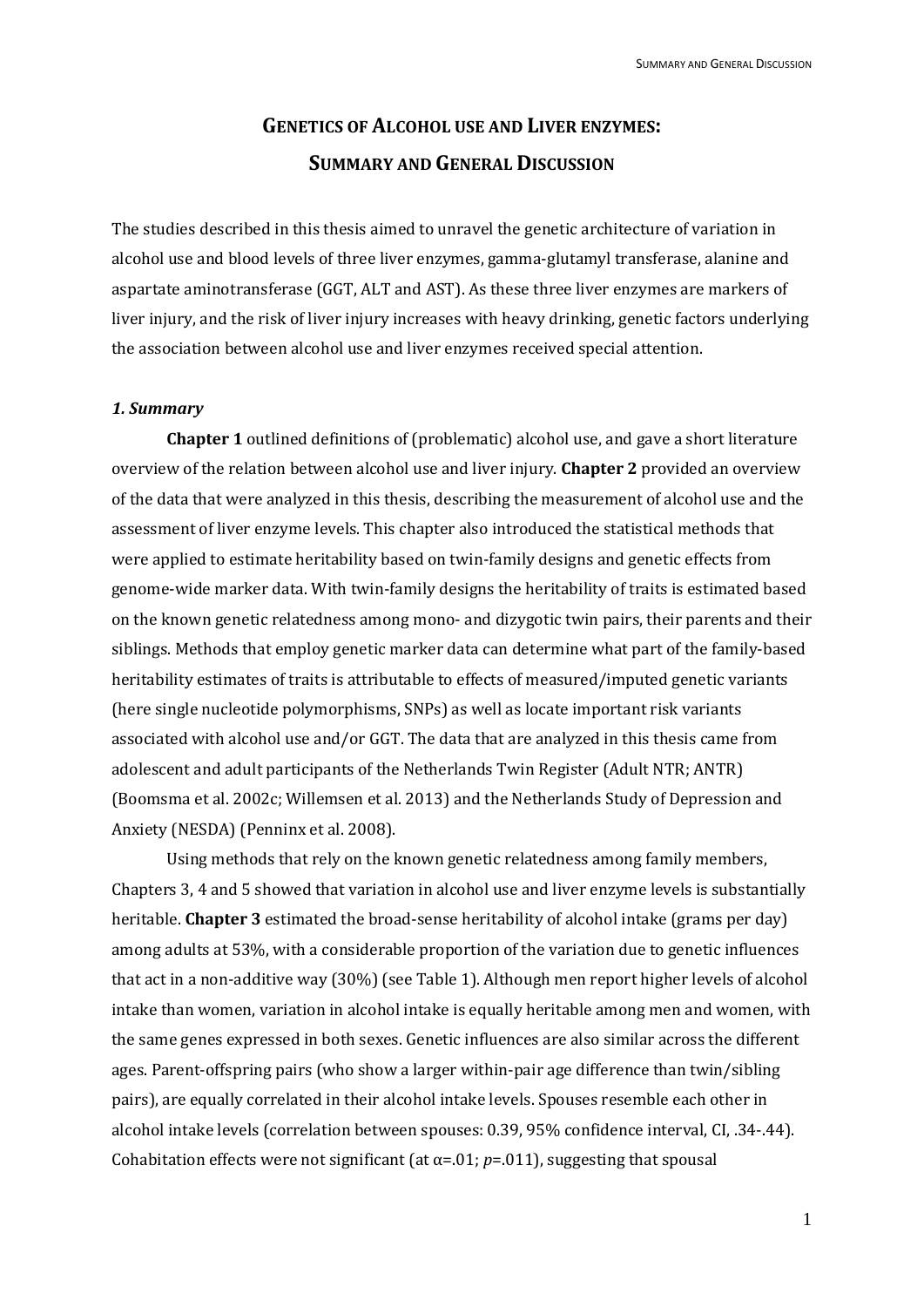resemblance mainly comes from phenotypic assortment. That is, individuals choose their spouse (partly) based on (factors related to) his or her alcohol intake level.

In **Chapter 4**, the development of symptoms of alcohol abuse and dependence (AAD) was studied from adolescence into young adulthood, an important time of life in which drinking habits are commonly formed. In this longitudinal study, data of twins were categorized into six age groups of three years each, from 15-17 years until 30-32 years, according to age at assessment of AAD symptoms. The frequency of symptoms of AAD was substantially higher in males than females. Sex differences in the heritability for the risk of AAD symptoms were not detected. The development in risk of having one or more symptoms of AAD for across this age period between 15 and 32 years was explained by one genetic factor, representing a set of genes that increased in importance over age. At ages 15-17 years, genetic effects explained 28% of the variance, and environmental factors that were shared among twins were more prominent. Genetic influences readily increased in importance when subjects became older, whereas the importance of shared environmental influences declined. At ages 21-23, the heritability of risk of AAD symptoms increased to 58% and stayed high at 52-56% at ages 24-32. The increase in heritability over age was not due to genetic innovation but due to an augmentation of genetic influences that were already present in adolescence.

**Chapter 5** indicated that variation in liver enzyme levels was moderately heritable. There were quantitative sex differences in the heritability, with heritability sometimes being higher in men and sometimes higher in women (see Table 1). The broad-sense heritability of GGT was 30% in males and 60% in females. For ALT, the broad-sense heritability was 40% and 22% for males and females respectively. For AST, 43% could be explained by genetic influences in both sexes. Non-additive genetic factors played a role for AST (both sexes 15%) and GGT in females (28%), but not for ALT (both sexes) and GGT in males.

Opposite-sex and same-sex pairs resembled each other to the same degree in liver enzyme levels, indicating that the genes underlying variation in liver enzyme levels are similar for men and women. In other words, there is evidence for quantitative, but not for qualitative sex differences. Parent-offspring pairs and sibling pairs, despite larger within-pair age differences for the first group than for the second, resembled each other to the same extent in ALT and AST levels, indicating that the same genes were expressed over age. There were quantitative age differences in the relative importance of genetic and environmental effects on GGT that were due to environmental effects that were shared within the male offspring generation ( $c^2$  28%), but not among parents and offspring. The shared environmental effects on GGT could not be accounted for by seasonal effects or spousal resemblance. These were present for ALT and AST ( $r$   $_{\text{SPOUSE}}$ =.15), but not for GGT.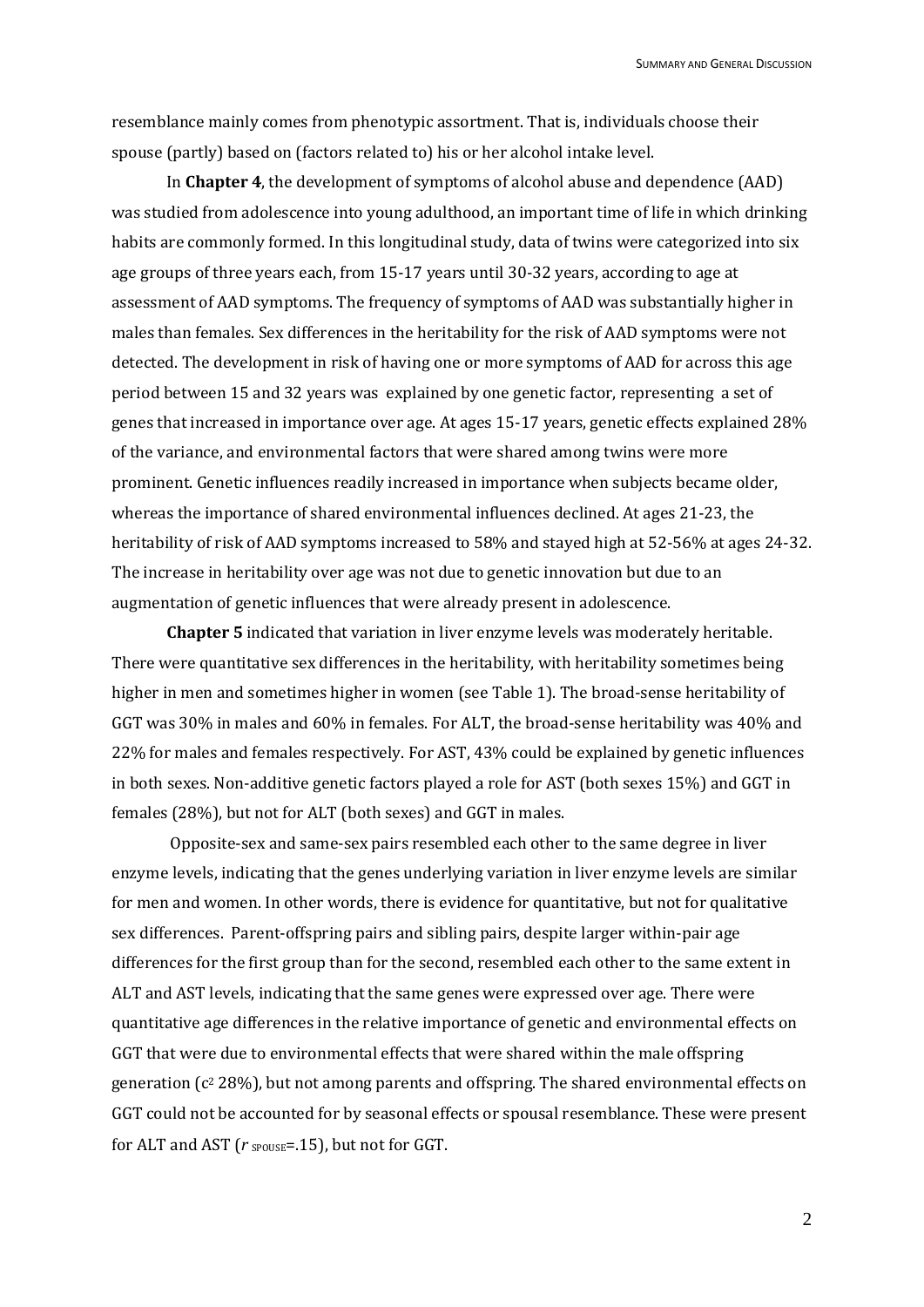**Chapter 6** focused on the association of alcohol intake with GGT at the population level and how this association could be explained. I examined whether increased GGT levels co-occur with high levels of alcohol intake, because alcohol intake causally influences GGT levels, or whether both are explained by the same genetic factors that induce a correlation between alcohol intake and GGT at the population level (genetic pleiotropy). Higher levels of alcohol intake predicted higher GGT levels in men (*r*=.17) and women (*r*=.09). Genetic effects on alcohol intake were correlated with those on GGT levels (*p*<.001), whereas the correlation between environmental effects on alcohol intake and GGT was not significant (at *α*=.01; *p*=.041). These findings are most consistent with an effect of shared genes. That is, in this healthy population sample the association of alcohol intake with GGT is induced by genes that affect alcohol intake as well as GGT, although a causal effect could not be ruled out. Interestingly, the genetic effects on alcohol intake and GGT mainly acted in non-additive manner, possibly reflecting effects of interacting risk alleles (due to genetic dominance or epistasis). Looking at the specific contribution of these genes, for men 7.6% of the variance in GGT could be explained by nonadditive genetic effects that were shared with those for alcohol intake. For women, this was 4.6%.

**Chapter 7** described a candidate gene study on the association of SNPs in the ADH gene cluster with measures of alcohol use (alcohol consumption, reactions to alcohol use, symptoms of AAD and age at onset of alcohol use). Significant associations (at  $\alpha$ =.007) were found for reactions to alcohol with a SNP in ADH5 (rs6827292) and a SNP just upstream of ADH5 (rs6819724) that was in strong linkage disequilibrium (LD) with rs6827292. Furthermore, an association between age at onset of regular alcohol use and a SNP just upstream of ADH7 (rs2654849) was observed. No significant associations were found for alcohol consumption and symptoms of AAD. SNP associations that were detected in a previous study (Macgregor et al. 2009) were not replicated. Nevertheless, the detection of the three novel SNPs highlights the importance of the ADH gene cluster in explaining variation in alcohol phenotypes.

In **Chapter 8** it was estimated what proportion of the variance of liver enzyme levels could be explained by the joint effect of all SNPs and whether part of this variance was shared with that for alcohol intake. Two relatively novel methods were applied. With the Genetic Relatedness Matrix (GRM) method, the genetic relatedness among pairs of individuals was estimated based on SNP data. This pair-wise genetic relatedness was included as random effect in a linear mixed model, implemented in the software package genome-wide complex trait analysis (GCTA) (Yang et al. 2011a), to estimate the variance attributable to additive SNP effects. The density estimation (DE) method proposed by So et al. (2011) was based on comparing the effect sizes of SNP associations resulting from GWA or GWA meta-analysis studies to the expected distribution of effect sizes under the null hypothesis of no effect. Data came from three

3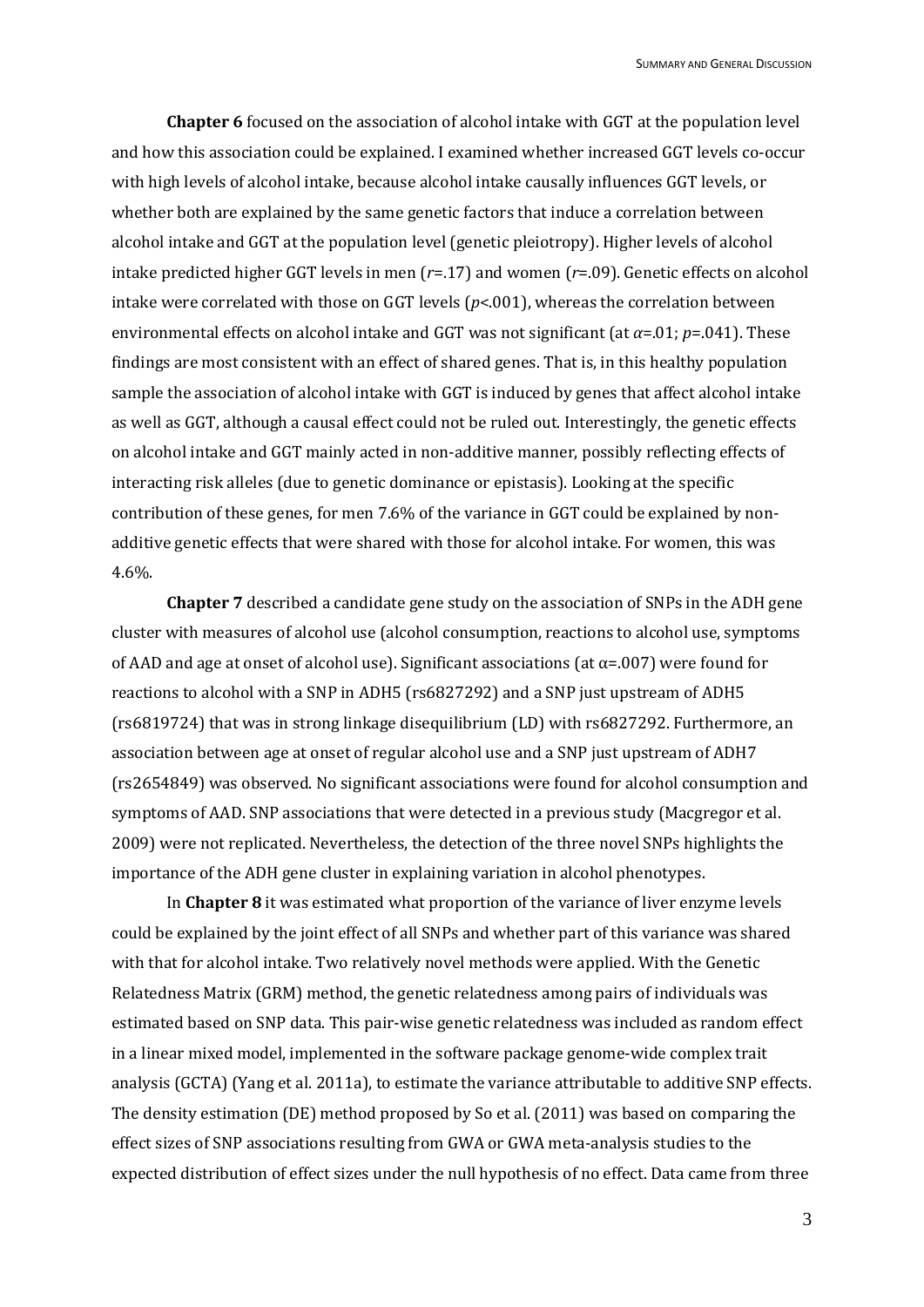sources: (a) unrelated participants of the NTR, (b) unrelated participants of the NESDA study (Penninx et al. 2008), and (c) a large consortium from which GWA meta-analysis summary statistics on SNP associations for GGT and ALT were available (Chambers et al. 2011). Around 15-17% of the variance in GGT, 2-15% of the variance in ALT and 13% of the variance in AST could be explained by the joint effect of all SNPs, based on the NTR/NESDA data. For alcohol intake, this was 15%, with a significant proportion of the variation explained by chromosomes 4 and 15 (each  $\sim$  4.5%). These estimates indicate that  $\sim$  50% of the narrow-sense-heritability of liver enzyme levels and alcohol intake is attributable to effects of measured/ imputed SNPs. Applying the DE method to GWA meta-analysis results for GGT and ALT, resulted in much lower estimates than based on the NTR/NESDA data (GGT 8%; ALT 5%).

Higher levels of alcohol intake correlated significantly with increased GGT in both sexes, whereas associations with ALT and AST were not consistent. Common SNP variation was therefore examined for alcohol intake with GGT only. The GRM and DE method did not detect evidence for common SNP variation. Polygenic risk scores based on GWA meta-analysis results for GGT significantly predicted alcohol intake levels in the NTR/NESDA set, although the amount of explained variance did not exceed 0.25%.

#### *2. General discussion*

## *2.1 Genetic risk for alcohol intake levels*

About 50% of individual differences in alcohol intake levels and symptoms of AAD are attributable to genetic effects, as indicated in Chapters 3 and 4. Chapter 8 showed that 15% of the variation in alcohol intake can be ascribed to effects of measured/imputed SNPs, with chromosomes 4 and 15 contributing significantly to this variation (explaining  $\sim$  4.5% each).

Chromosome 4 and 15 harbor well known candidate genes for alcohol phenotypes that are involved in the two broad pathways by which genes are hypothesized to impact variation in alcohol use (Kendler et al. 2012). Genetic effects specific to alcohol use include those on alcohol metabolism (Hurley and Edenberg 2011) and sensitivity to the response to alcohol (Schuckit 2009; Heath et al. 1999). A second pathway through which genes can have their effect on alcohol use is by personality characteristics such as impulsivity, disinhibition, sensation seeking (Schuckit 2009) and externalizing psychopathology (Kendler et al. 2011a; Krueger 1999), traits that influence risk for substance use in general (Kendler et al. 2012).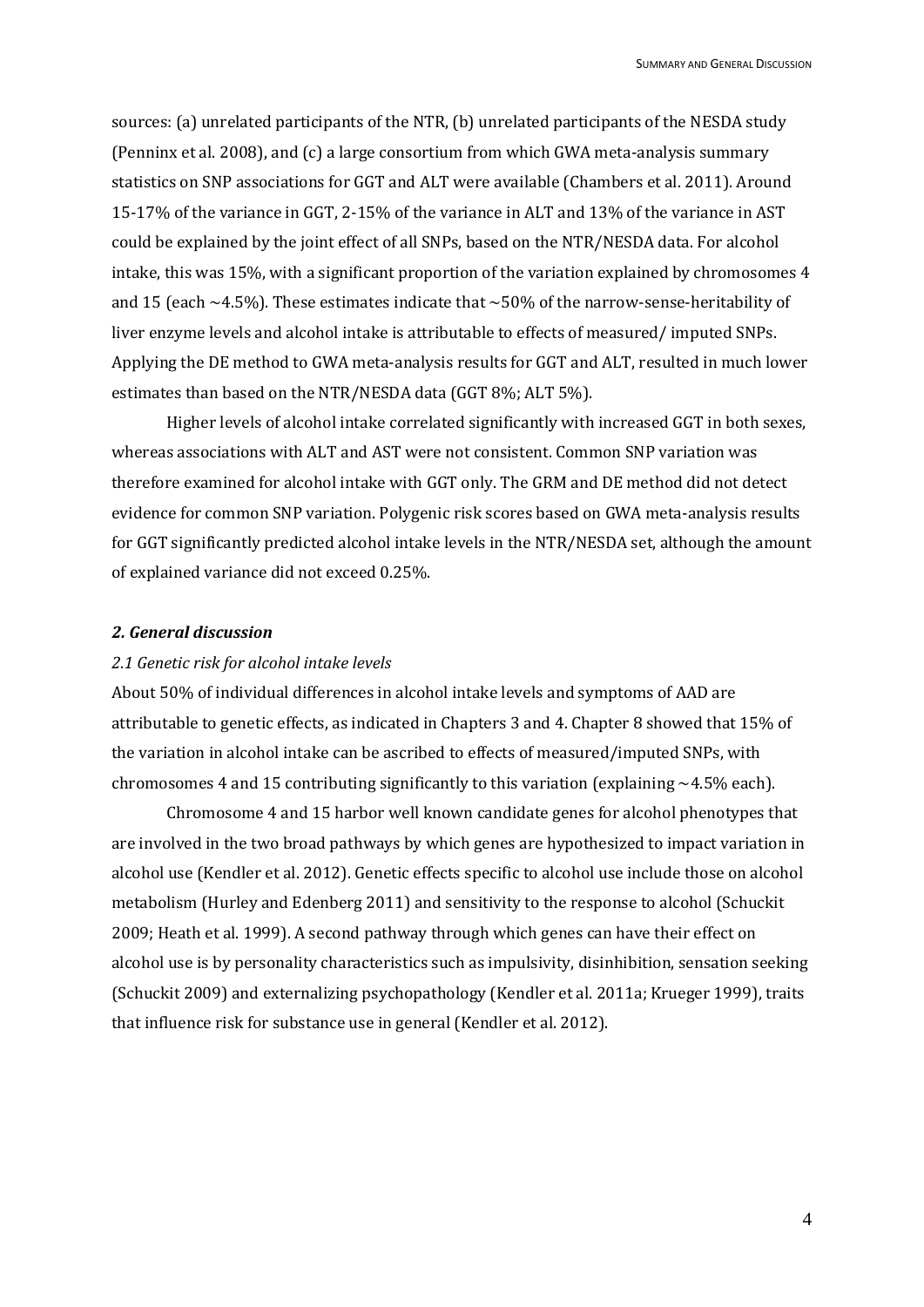**Table 1** Estimates on the proportion of variance of alcohol intake and liver enzyme levels explained by additive genetic (A), non-additive genetic (D), shared environmental (C) and non-shared individual-specific (E) environmental effects (with 95% confidence intervals)

|                |            | spouse<br>correlation | Proportion of phenotypic variance explained by |                 |                 |                 |
|----------------|------------|-----------------------|------------------------------------------------|-----------------|-----------------|-----------------|
|                |            |                       | A                                              | D               | C               | E               |
| <b>Alcohol</b> | both sexes |                       | 23.4%                                          | 29.9%           |                 | 46.7%           |
| intake         |            | .39                   | $(19.1 - 27.5)$                                | $(23.9 - 36.0)$ |                 | $(43.1 - 50.7)$ |
| <b>GGT</b>     | males      |                       | 29.6%                                          |                 | 28.5%           | 41.9%           |
|                |            | .00                   | $(19.8 - 40.2)$                                |                 | $(19.2 - 37.5)$ | $(35.6 - 49.1)$ |
|                | females    |                       | 32.2%                                          | 27.7%           |                 | 40.2%           |
|                |            | .00                   | $(23.4 - 41.4)$                                | $(17.8 - 37.5)$ |                 | $(35.3 - 45.7)$ |
| <b>ALT</b>     | males      |                       | 40.4%                                          |                 |                 | 59.6%           |
|                |            | .15                   | $(31.9 - 51.8)$                                |                 |                 | $(51.8 - 68.0)$ |
|                | females    |                       | 22.4%                                          |                 |                 | 77.6%           |
|                |            | .15                   | $(16.6 - 28.5)$                                |                 |                 | $(71.6 - 83.7)$ |
| <b>AST</b>     | both sexes |                       | 28.0%                                          | 14.7%           |                 | 57.3%           |
|                |            | .15                   | $(22.6 - 33.5)$                                | $(7.1 - 22.3)$  |                 | $(51.8 - 63.5)$ |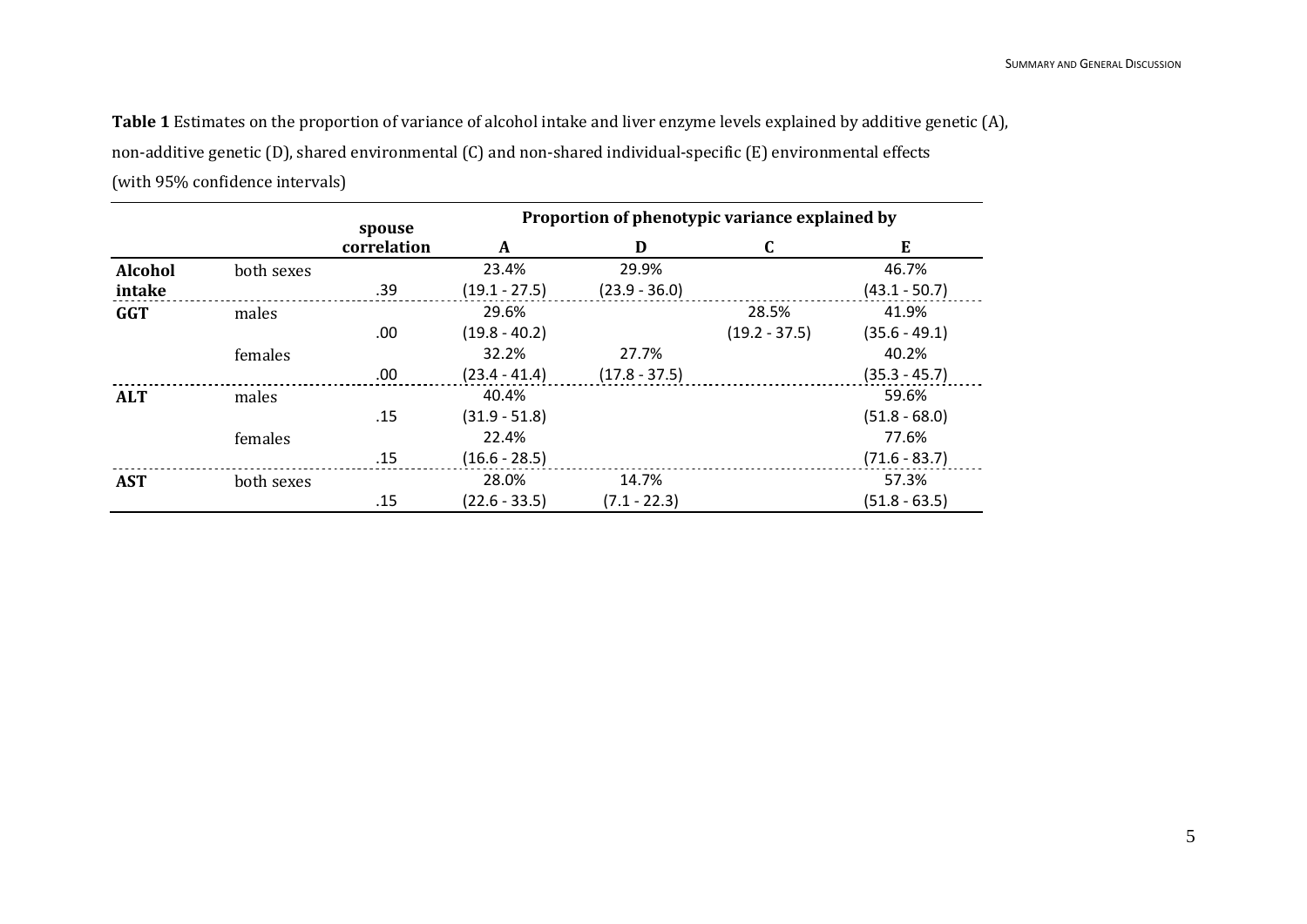Chromosome 4 contains the ADH gene cluster involved in alcohol metabolism that include the ADH1B and ADH1C genes that are known to influence the rate of alcohol metabolism (rs1229984 and rs1693482 present two functional variants in these genes) (Hurley and Edenberg 2011). The SNP associations detected for regular alcohol use (rs2654849 just upstream of ADH7) and reactions to alcohol use (rs6827292 in and rs6819724 just upstream of ADH5) in Chapter 7, highlight the importance of the ADH gene cluster for alcohol-related phenotypes. Although SNPs detected in Chapter 7 do not cause changes in gene products, they may affect expression of coding genes as suggested by Hurley and Edenberg (2011). In additional analyses, it was explored whether SNPs in the ADH gene cluster were associated with alcohol intake levels in the GWA analyses in Chapter 8. The three SNPs detected in Chapter 7 were not significantly associated with alcohol intake levels in the NTR/NESDA sample (*p*-values >.6). However, seven other SNPs met the study-wide significance level as calculated in Chapter 7 (rs190421768 in ADH5; rs145110520 in ADH6; rs138542405 in between ADH6 and ADH1A; rs138244919 in ADH1C; rs114714597 in between ADH1C and ADH7; *p*-values <.007). For neither of these SNPs significant associations have been reported before. Replication of these associations is therefore needed before strong conclusions can be drawn.

GABAA receptor coding genes located on chromosome 4 and 15 are implicated in the mesolimbic dopamine reward system that is involved in the development of alcoholism (Enoch 2008) and are suggested to be related to personality characteristics related to addiction. The GABRA2 gene in the GABAA receptor chromosome 4 gene cluster has been associated with externalizing behavior (Dick et al. 2009a) and impulsivity by questionnaire responses and insula activity activation measured in a fMRI study (Villafuerte et al. 2011). The GABRG3 gene in the GABAA receptor chromosome 15 gene cluster is hypothesized to be associated with externalizing behavior and disinhibition (Dick et al. 2006). In the GWA results for the NTR/NESDA sample, however, SNPs in the GABRA2 and GABRG3 genes did not meet the levels of genome-wide nor suggestive significance (*p*-values>5x10-8 and >1x10-5).

In line with the substantive impact of non-additive genetic effects on alcohol intake levels (30%; see Table 1) as described in Chapter 3, it is interesting to find that non-additive genetic effects have been implicated for traits related to the two general pathways by which genes are hypothesized to impact variation in alcohol use. That is, non-additive genetic effects have been detected for alcohol metabolism (Chen et al. 1999; Kuo et al. 2008a) and for personality traits such as novelty seeking (Keller et al. 2005).

The non-additive genetic effects on alcohol intake described in Chapter 3 may reflect effects of genetic dominance or epistasis. Epistasis represents the effects of interacting risk alleles from different loci, which are assumed to be shared to the same degree for all first-degree relatives. In the presence of additive-by-additive epistasis, all first-degree relatives are assumed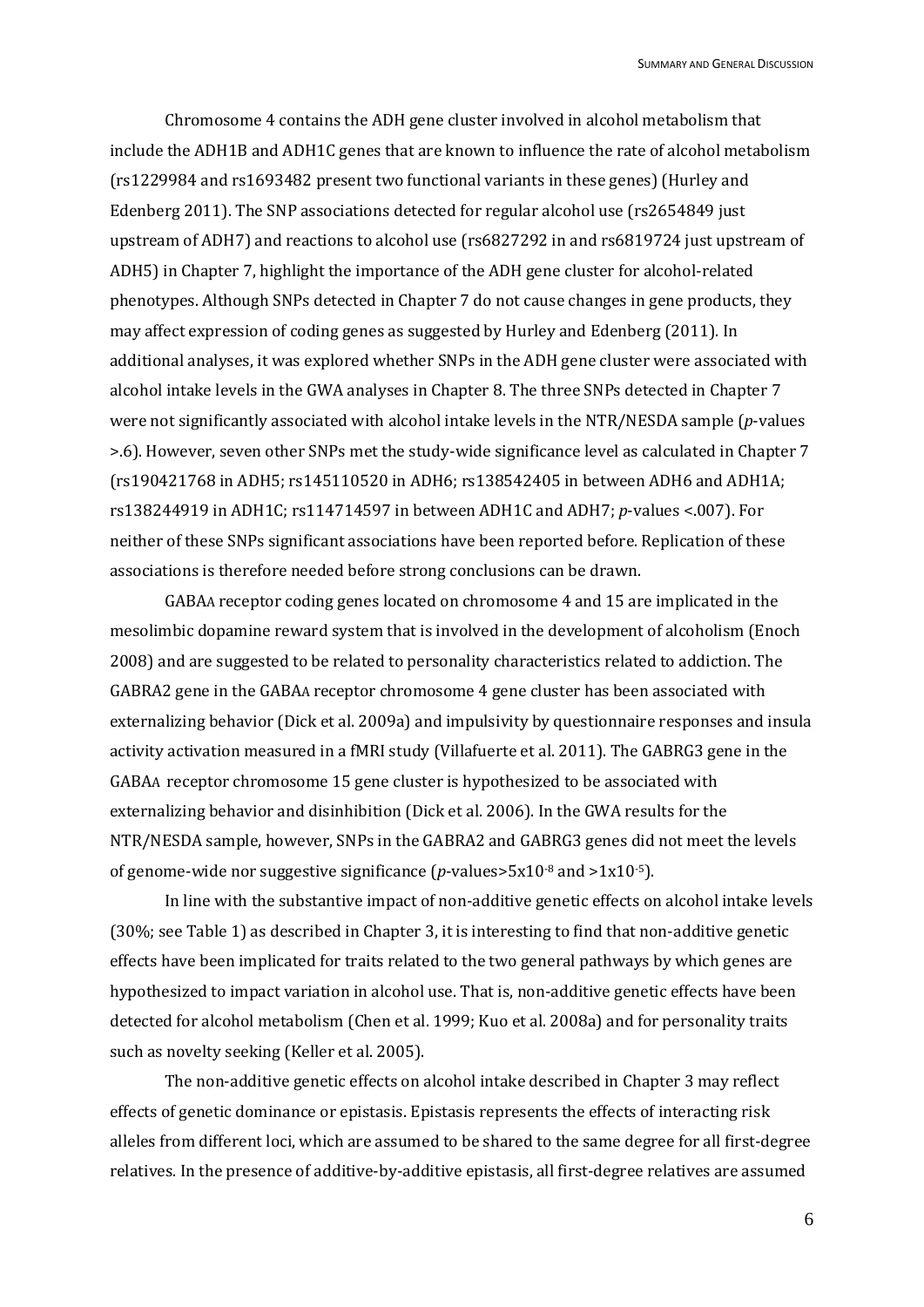to share 25% of the non-additive genetic variation. In the case of higher-order epistasis, the amount of non-additive genetic variation is less frequently shared among first-degree relatives. Dominant gene action, refers to effects of interacting risk alleles at the same locus and thus requires that individuals share both alleles at a locus. This is assumed to be the case for one quarter of the DZ twin-sibling pairs, but not for parent-offspring pairs, because parents transmit only one of their alleles to their children. MZ pairs are perfectly correlated for all non-additive genetic factors, regardless of whether effects are due to dominance or epistasis (Heath et al. 1984). Based on similar parent-offspring correlations and offspring correlations (Chapter 3), it may be argued that dominant gene action does not likely explain a large part of the non-additive genetic variation. Along the same line, higher-order epistasis can be considered as being less likely, since setting the correlation between non-additive genetic factors for DZ twins and siblings from .25 to .20 or .15 did not improve model fit (Keller et al. 2005). Additive-by-additive genetic epistasis would then be the most likely source of non-additive genetic variation underlying alcohol intake. However, comparing parent-offspring and offspring does not allow to estimate the correlation between the non-additive genetic values among the offspring generation. Without information on the actual genetic variants it is almost impossible to estimate the correlation between non-additive genetic values among the offspring generation that would give an indication of epistasis (Keller and Coventry 2005). Nonetheless, regardless of the precise underlying mechanism the evidence for genetic non-additivity is clear. Gene finding studies for measures of alcohol use may benefit if they would take these substantive nonadditive genetic effects into account.

## *2.2 Genetic risk for increased liver enzyme levels*

The genetic influences on liver enzyme levels described in Chapter 5 may reflect genetic effects on factors that influence liver enzyme levels, including alcohol use (see Chapter 6), smoking (Conigrave et al. 2003; Broms et al. 2006; Vink et al. 2004a; Broms et al. 2006; Swan et al. 1996), coffee consumption (Cadden et al. 2007; Laitala et al. 2008; Vink et al. 2009), cardiometabolic risk factors (Loomba et al. 2010; Whitfield et al. 2002; Makkonen et al. 2009; Van Dongen 2013) and inflammation parameters (Neijts et al. 2013).

Genetic pathways underlying variation in liver enzyme levels have been further elucidated by genome-wide association (GWA) studies. For GGT, genome-wide significant associations have been found for loci in or near genes involved in glutathione metabolism (*GSTT2B*, *GGT1*) (Chambers et al. 2011; Middelberg et al. 2012; Yuan et al. 2008; Kamatani et al. 2010), biliary transport (*ATP8B1*) (Chambers et al. 2011), alcohol metabolism (*ALDH2*) (Kamatani et al. 2010), lipid metabolism (*HNF1A*, *CEPT1*), carbohydrate metabolism and insulin signalling (*GCKR*, *MLXIPL*, *SLC2A2*) (Chambers et al. 2011; Middelberg et al. 2012; Yuan et al.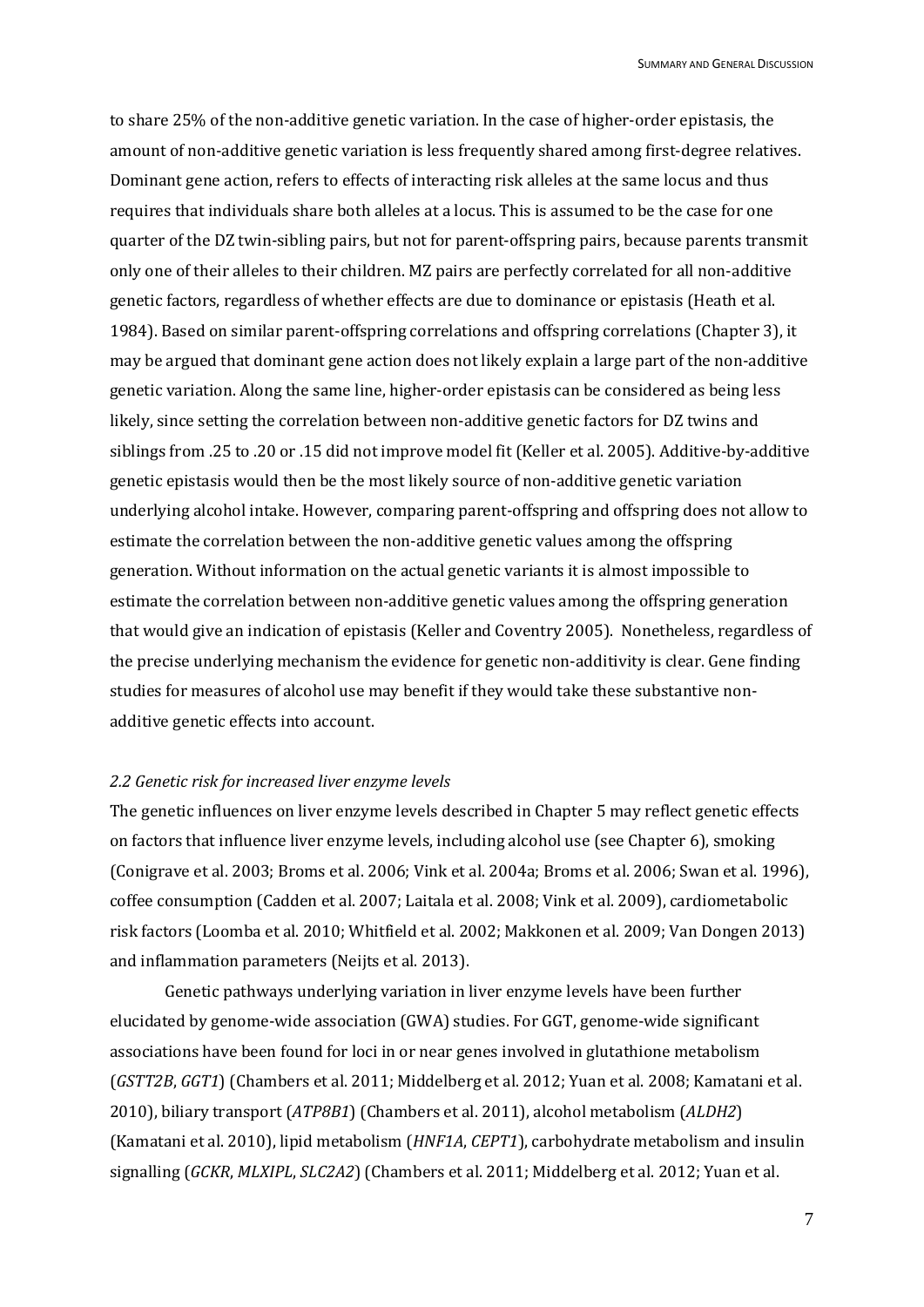2008), inflammation and immunity (*GCKR*, *STAT4*, *CDH6*, *ITGA1*, *HNF1A*, *RORA*, *CD276* (Chambers et al. 2011; Middelberg et al. 2012), glycoprotein biology (*FUT2*) (Chambers et al. 2011), as well as for genes with unknown or uncertain function (Chambers et al. 2011), including the *C14orf73* gene (Chambers et al. 2011; Middelberg et al. 2012) that is strongly expressed in the liver. Variants in the *PNPLA3* gene, involved in energy utilisation and storage by adipocytes, have been associated with both AST and ALT levels (Kollerits et al. 2010; Yuan et al. 2008; Sookoian and Pirola 2011; Chambers et al. 2011; Kamatani et al. 2010). For AST, in addition a significant variant was detected in a gene implicated in inflammation and immunity (*MRC1*) (Kamatani et al. 2010). For ALT, additional loci have been detected in or near genes involved in glucose and lipid metabolism (*TRIB1*, *CHUK*) (Chambers et al. 2011; Yuan et al. 2008), inflammation and immunity (*CPN1*) (Yuan et al. 2008; Chambers et al. 2011), alcohol metabolism (*ALDH2*) (Kamatani et al. 2010) and the biogenesis of mitochondria (*SAMM50*) (Yuan et al. 2008).

# *2.3 Association of alcohol intake with liver enzyme levels*

Whereas alcohol intake significantly predicted GGT levels (males: *r*=.17; females=.09; Chapter 6), alcohol intake was not consistently associated with AST and ALT levels (as described in Chapter 8). AST and ALT levels are known to increase with heavy drinking, but not so much with moderate drinking (Arndt et al. 1998; Alatalo et al. 2009b; Liangpunsakul et al. 2010), whereas GGT increases with moderate drinking as well as heavy drinking. Overall, the number of heavy drinkers was small in the NTR/NESDA sample. Among men, 9.6% drank heavily (>21 glasses alcohol/week; >42 grams alcohol/day) and 6.4% of women (>14 glasses alcohol/week; >28 grams alcohol/day). Alcohol intake levels were predictive of AST levels in male NESDA participants and female NTR participants (*r*=.09-.10), but not in female NESDA participants, nor among male NTR participants. The increased AST levels among male NESDA participants may be explained by the finding that problematic alcohol use was more frequent among male NESDA participants than among female NESDA participants and NTR participants. Problematic alcohol use, as indicated by an AUDIT score  $\geq 8$  was observed among 35% of the male participants in the NESDA study, 17% of the female NESDA participants, 11% of the male NTR participants and 4% of the female NTR participants (see Chapter 2). This does not explain the significant correlation between alcohol intake and AST levels among female NTR participants however (*r*=.09) .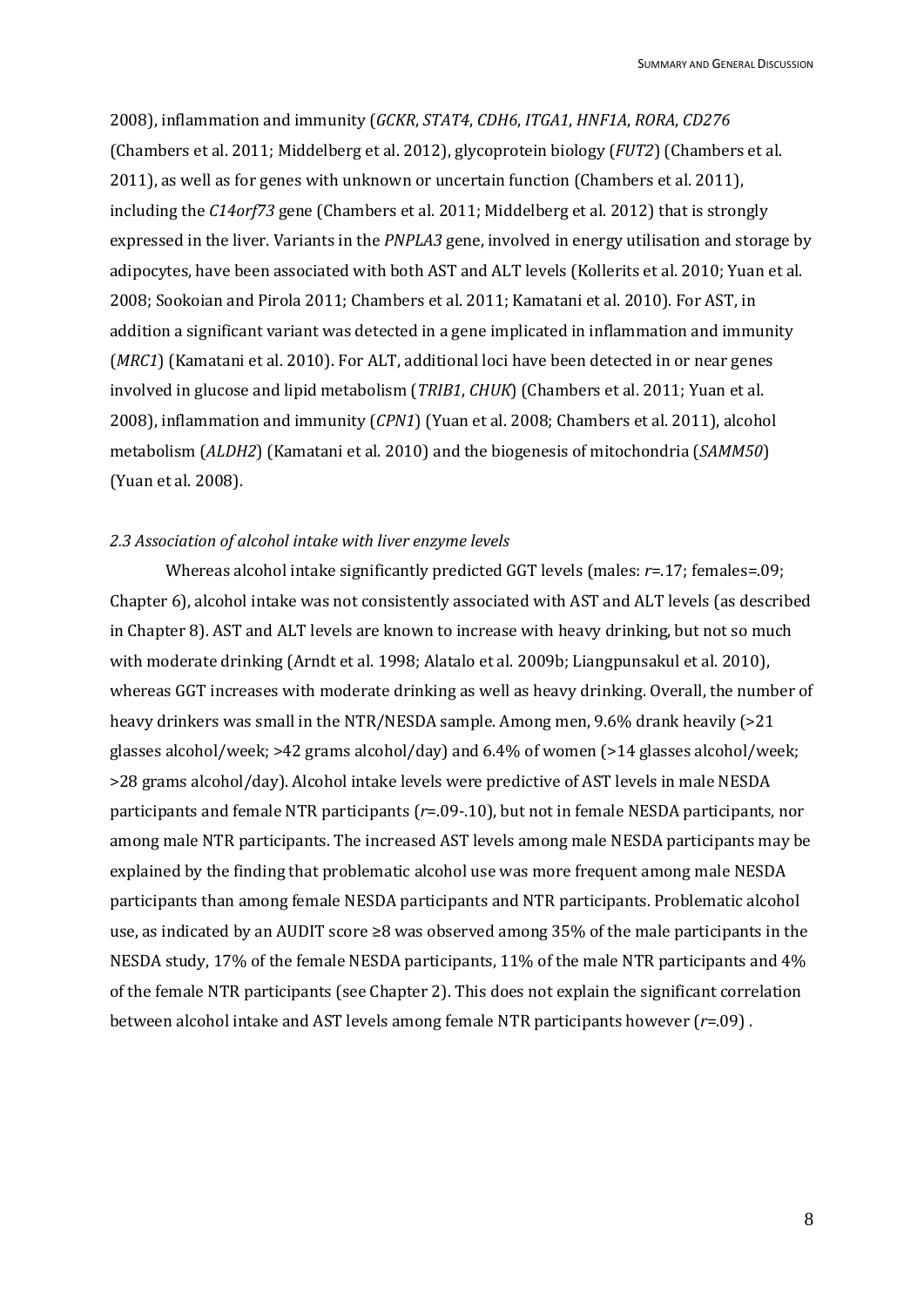#### *2.4 Genetic overlap for alcohol intake with GGT*

Chapter 6 showed that the association of alcohol intake with GGT at the population level was best explained by an effect of genetic pleiotropy. This finding does not necessarily contradict that alcohol use increases GGT levels in experimental settings (Conigrave et al. 2003), but suggests that in relatively healthy population samples, genes that influence alcohol use, also affect variation in liver enzyme levels, resulting in a correlation between alcohol drinking and increased liver enzyme levels at the population level. The genetic effects on alcohol intake and GGT were largely non-additive, possibly reflecting effects of interacting risk alleles due to genetic dominance or epistasis. For females, non-additive genetic influences on alcohol intake and GGT correlated (*rd*) .39 (95% CI .06-.47), whereas the correlation between additive genetic effects (*ra*) was estimated at .00 (95% CI .00-.15). For males, all non-additive genetic effects were modeled to run via alcohol intake to GGT only ( $r<sub>d</sub>=1$ ), as non-additive genetic effects unique to GGT were not significant among males (described in Chapter 5). Additive genetic effects on alcohol intake and GGT for males correlated .00 (95% CI .00-.12).

Chapter 8 tested whether this common genetic variation could be traced back to measured SNP effects. Assuming an additive model underlying SNP effects on GGT and the association with alcohol intake, the GRM and DE method could not replicate the common genetic variation that was detected in Chapter 6. Based on a different approach, polygenic risk scores based on GWA meta-analysis summary statistics from a large consortium for GGT significantly predicted alcohol intake levels in the NTR/NESDA sample, although the amount of variance explained did not exceed 0.25%. There are several reasons that may explain the null findings of the GRM and DE method with regard to the common genetic variation underlying alcohol intake and GGT.

First, the power of the GRM and DE methods may be too low to pick up the rather low amount of shared genetic variance underlying alcohol intake levels and GGT. The correlation between alcohol intake and GGT was rather low, which is likely due to the fact that respondents were asked to report on their level of alcohol intake during the past year, and not whether they had been drinking during the days before the blood collection. Based on the relation between alcohol use and GGT in our sample, it is reasonable to expect a decrease of  $\sim$ 1.7% in the SNPbased heritability of the covariance of alcohol intake and GGT. If for males, 7.6% of the variance in GGT and for females 4.6% of the variance in GGT is due to genetic effects shared with those for alcohol intake (Chapter 6), then overall, that is for males and females together, 5.6% of the variance in GGT can be ascribed to genetic effects on alcohol intake that are shared with those for GGT (weighting the results for males and females by the 1:2 ratio in number of male versus female participants). This estimate of 5.6% represents the broad-sense heritability. Assuming that the proportion of the broad-sense heritability of the covariance of alcohol intake and GGT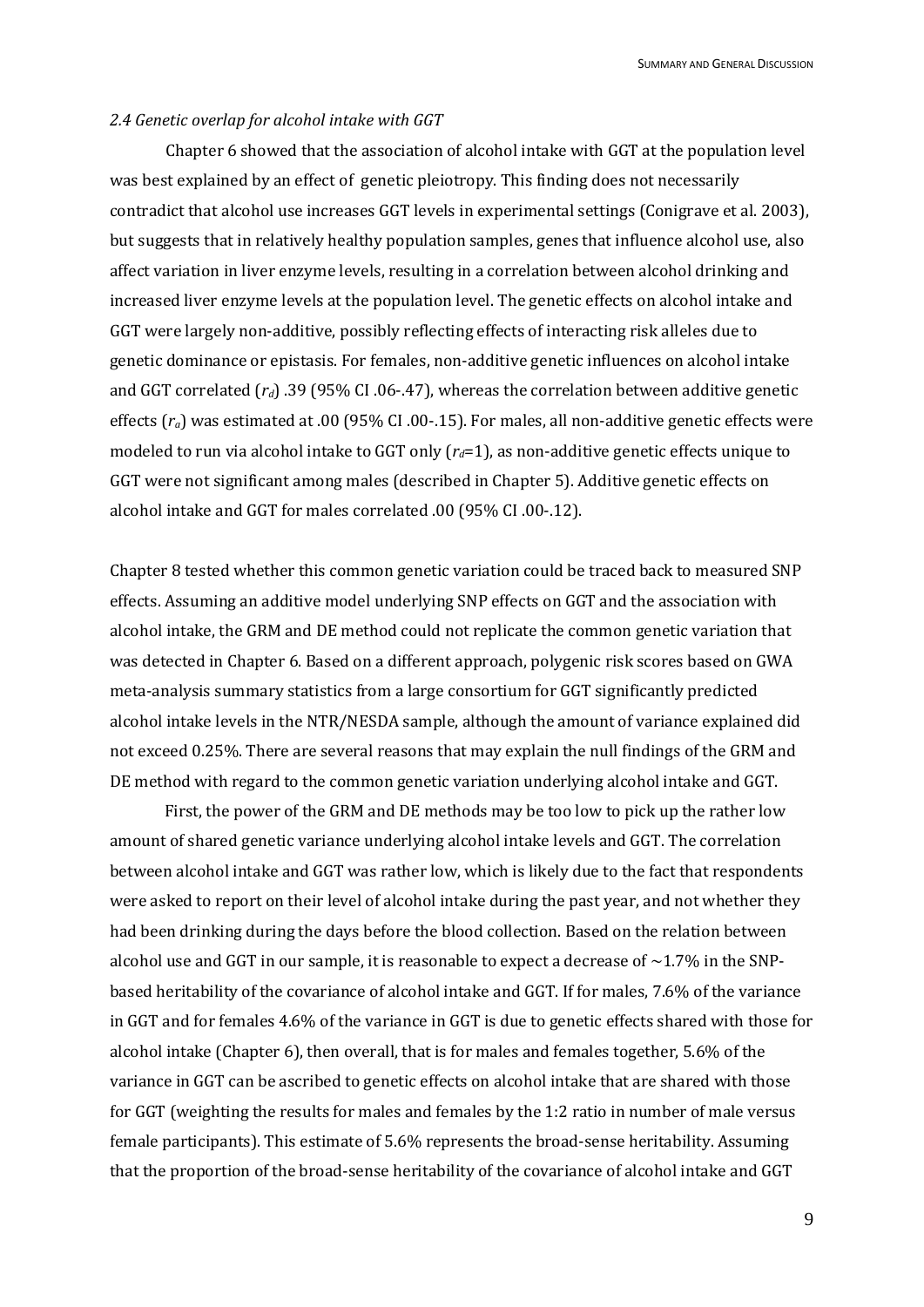that can be ascribed to SNP effects is equal to the proportion of the broad-sense heritability of alcohol intake and GGT attributable to SNP effects (for alcohol intake 15%/53%; for GGT 15- 17%/30% for males; for GGT 15-17%/60% for females), would suggest that  $\sim$ 30% of the covariance could be ascribed to SNP effects. Under this scenario, a decrease of  $\sim$  1.7% in SNPbased heritability is expected. The GRM and DE estimates are characterized by large confidence intervals however in which a change of 1.7% would easily go undetected (i.e. the estimate of variability for the GRM method was 8%; for the DE method 1.6%; see Chapter 8, Table 5). That is, even when regressing out variance due to alcohol intake truly decreases the heritability of GGT due to SNPs by 1.7%, this change would not be significant. The polygenic risk score approach did not suffer from this problem as was evident from the fact that the 0.25% explained variance was significant.

If the association between alcohol intake and GGT is causal instead of best explained by genetic pleiotropy, then regressing out variance due to alcohol intake does not necessarily result in a lower heritability. Since under a causal model not only genetic effects on alcohol intake and GGT are correlated, but also the environmental effects, regressing out variance due to alcohol use may lower the total variance which may result in a higher heritability (given that heritability is calculated as the proportion of genetic variance divided by the total variance). In contrast, regardless of whether the association between alcohol intake and GGT is best explained by a causal effect or by shared genes the bivariate GRM analysis and the polygenic risk score approach are assumed to work. The reason for this is that under both scenarios the genetic risk factors underlying alcohol intake and GGT are correlated, which will result in a significant genetic correlation in the bivariate GRM analysis and a significant amount of phenotypic variance explained by genetic risk scores based on SNP associations for alcohol use *or* SNP associations for GGT (given adequate power). GRM-based and DE-based point estimates for variance components attributable to SNP effects seemed indeed to increase somewhat (instead of decrease) after regressing out variance due to alcohol intake (Chapter 8, Table 5), but the change of the increase was not significant. Thus in line with Chapter 6, findings on the association of alcohol intake with GGT are most consistent with an effect of shared genes, although a causal effect cannot definitely be ruled out.

Alternatively, the null-findings of the GRM and DE method may have resulted from applying the wrong underlying model of risk. The GRM and DE method assumed that additive SNP effects underlie variation in liver enzyme levels and its association with alcohol intake, whereas Chapter 5 showed that GGT levels in females were influenced by substantial nonadditive gene action and Chapter 6 had indicated that that the overlap of alcohol intake with GGT was due to non-additive rather than additive genetic effects. It was therefore tested whether by assuming that dominant SNP effects would underlie the variation in GGT levels and the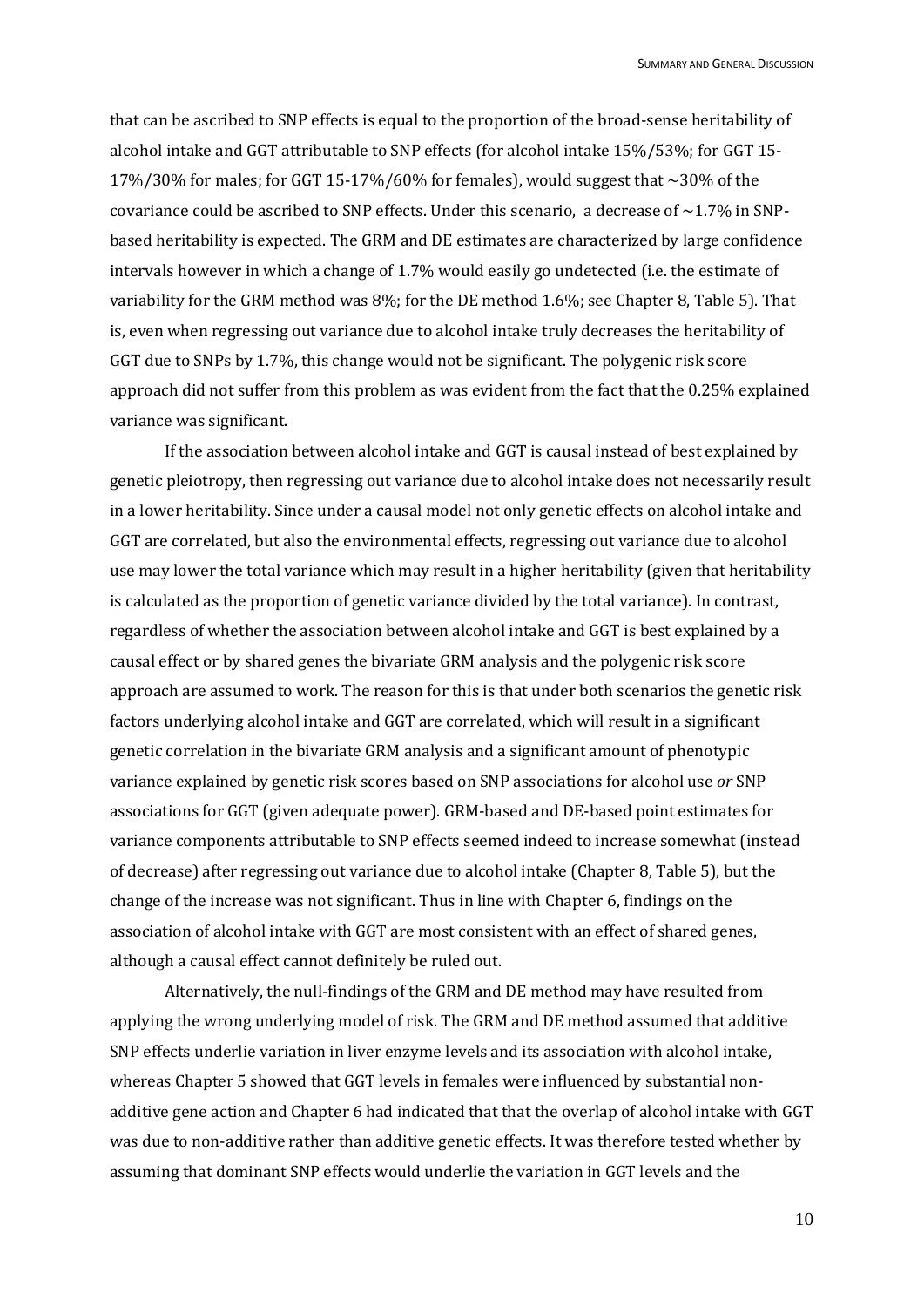association with alcohol intake, the DE method could detect significant common SNP variation. The DE method only needs *p*-values as input and is thus not restricted to fitting an additive model. Regressing out variance due to alcohol intake did not significantly lower the amount of variance in GGT that could be explained by dominant SNP effects. Hence, the null findings are not likely explained by the fact that an additive model was assumed to underlie variation in liver enzyme levels and the association with alcohol intake, whereas the 'true' underlying model of risk would involve genetic dominance. Further research is needed to test whether SNP-based heritability methods that include epistatic effects can significantly detect common SNP variation for the association of alcohol intake with GGT.

Fourth, the non-additive genetic variation underlying the variation of alcohol intake and GGT (Chapter 6) may not reflect effects of genetic dominance or epistasis, but gene by age interaction. In the genetic model fitted in Chapter 6, non-additive genetic variation was modeled to be shared among the offspring generation, not between parents and offspring. Since the within-age difference is smaller for offspring pairs than for parent-offspring pairs, gene by age interaction will show up as effects shared within the offspring generation, that is, as nonadditive genetic effects (Eaves et al. 1978). Gene by age interaction for GGT has been demonstrated for genetic loci at the *GGT1* locus on chromosome 22. For one group of SNPs, including one that affects expression of GGT1, GGT2 and GGTLA4 in the human liver, having the minor allele was associated with a decrease in GGT levels in adults, whereas it increased GGT levels in adolescents. Another group of SNPs (located between *GGT1* and *PIWIL3*) affected GGT levels in adolescents, but not in adults. Additional heterogeneity for adults and adolescents was observed for SNPs in the *CELF2* gene that codes for transcription factors that may have transacting effects on GGT expression (Middelberg et al. 2012). With regard to the association of alcohol use with GGT, gene by age interaction effects may result from fluctuation in sex hormone levels which are thought to underlie variation in GGT levels, at least for women (Sillanaukee et al. 2000a). GGT levels are higher among postmenopausal women, women who take hormone treatment to increase fertility, and those who use oral contraceptives (Sillanaukee et al. 2000a). Given the link of GGT and alcohol use with immunity and inflammation (Sierksma et al. 2004; Sierksma et al. 2002; Reuter et al. 2009), here the association between age-related fluctuations in estrogen among women and associated differences in immunity is also of interest (Gameiro et al. 2010). It should be noted however that the cross-trait correlations in Chapter 6 were not fully congruent with gene by age interaction. Gene by age interaction effects predict higher offspring cross-trait correlations than parent-offspring cross-trait correlations (Eaves et al. 1978). The finding that DZ/sibling cross-trait correlations were not higher than parent-offspring correlations is thus not consistent with this interpretation. Further research is necessary to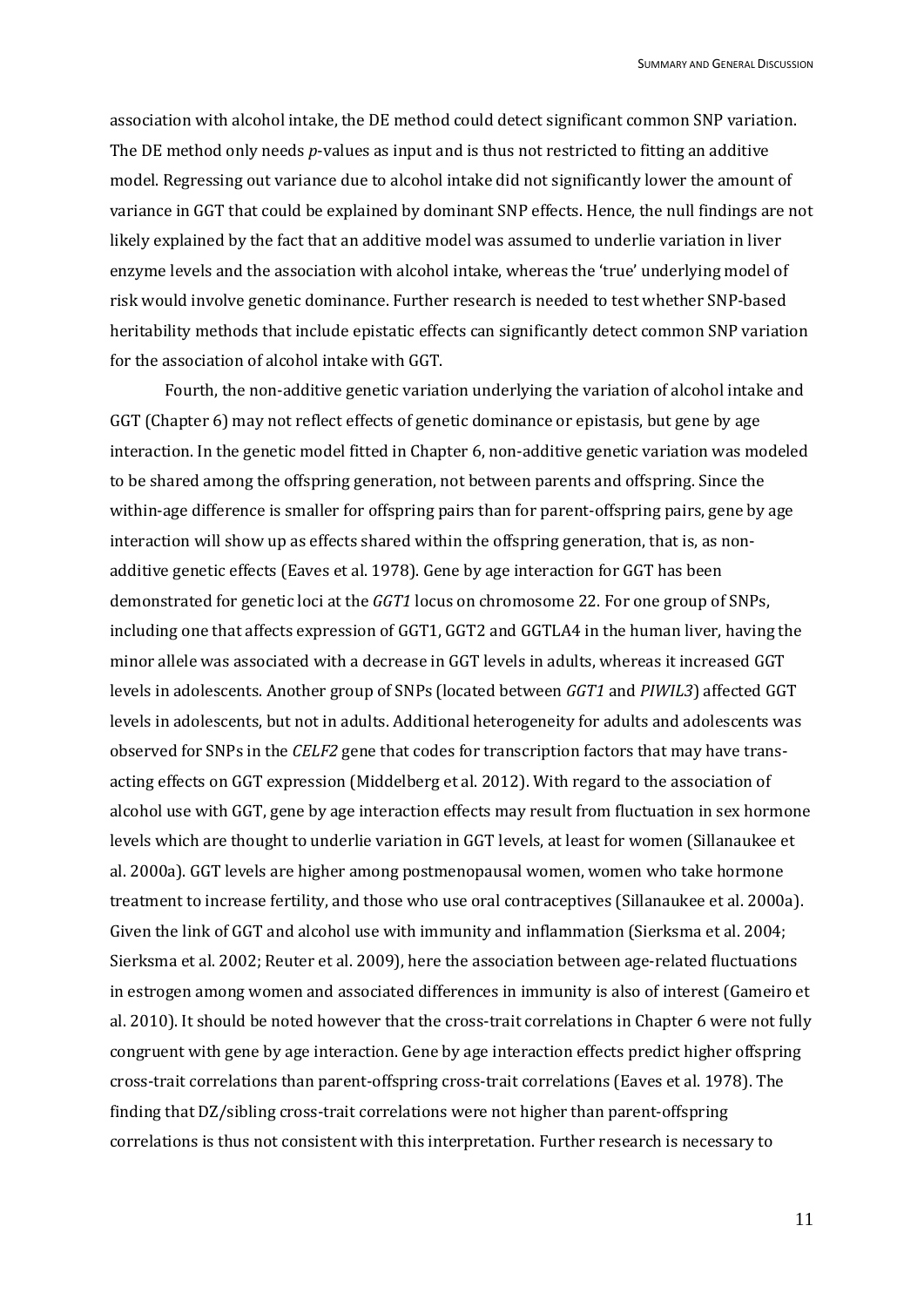explore possible effects of gene by age interaction in the explanation of the association of alcohol intake with GGT.

#### *2.5 Methodological considerations regarding methods to estimate variance due to SNPs*

Chapter 8 aimed to estimate the amount of variance of liver enzyme levels and alcohol intake that could be explained by SNPs. Two relatively novel methods were applied: a GRM method as implemented in GCTA (Yang et al. 2011a) and the DE method as proposed by So et al. (2011). Several methodological considerations, mainly with regard to the DE method, were addressed.

First, DE estimates based on the GWA meta-analysis data were lower than the estimates based on the NTR/NESDA dataset, which was not specific to liver enzyme levels, but also present for BMI which was used as a bench mark trait (not for height, see the discussion below). Given that simulation studies showed that the DE method was not dependent on sample size nor sensitive to violations of the assumption of normally distributed effect sizes (see Chapter 8), possible explanations of the lower meta-analysis-based SNP-based heritability estimates are the correction of *p*-values for the genomic inflation factor in GWA meta-analysis, and heterogeneity between the samples that are included in the meta-analysis. Since effect sizes based on *p*-values are the direct input for the DE method, correcting *p*-values based on the genomic control inflation factor will lower the amount of variance that can be explained by SNPs. The possible impact of heterogeneity not only applies to DE estimates, but also to GRM-based estimates. In the case of genetic heterogeneity, when combining SNP effects, a substantial proportion of the variance may be lost. If for example SNP *x* has an effect in study 1 (*log*(Odds Ratio, OR)=1) but not in study 2 (*log*(OR)=0), the meta-analysis effect size of this SNP (based on inverse variance meta-analysis) is halved (*log*(OR)=0.5), but its explained variance is reduced to one quarter, since explained variance is proportional to *log*(OR) squared. That is, a quarter of the variance due to SNP *x* is lost as compared to the average variance explained weighted by sample size (P.C. Sham, personal communication).

Second, decisions needed to be taken with regard to the level of SNP pruning that was performed (i.e. the removal of one of each pair of SNPs that is in LD above a certain threshold; LD-based SNP pruning) and relatedness pruning (the removal of one of each pair of individuals who are too closely related). For the GRM method, inclusion of related individuals in the GRMbased analysis should be avoided to ensure that heritability estimates do not reflect more than just the variance captured by the measured/imputed SNPs, and do not become confounded with shared environmental effects among individuals. To ensure relatedness and population stratification are maximally reduced, relatedness pruning is suggested by removing individuals whose pairwise genetic relatedness >.025 (Yang et al. 2010) (corresponding to cousins two to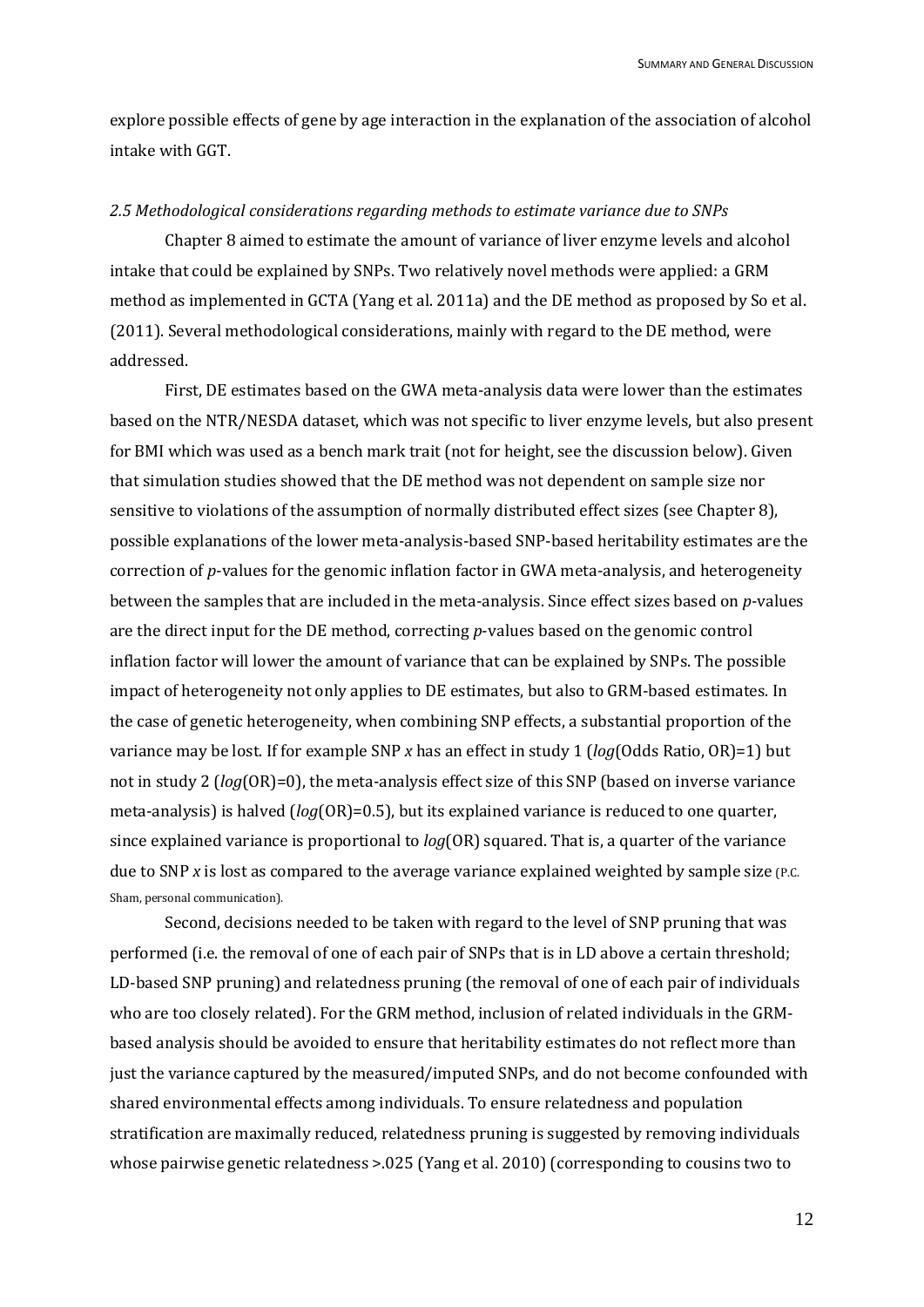three times removed). In addition, some concern had been expressed about the robustness of the GRM method in the presence of strong LD between SNPs (Speed et al. 2012). In Chapter 8, the precision (i.e. standard errors) of the heritability estimates was therefore examined under different scenarios of LD-based SNP pruning and relatedness pruning. Relatedness pruning (exclusion of individuals with relatedness >.025) and SNP pruning (removing SNPs in extreme high LD, *r2*>.95) yielded higher standard errors, probably due to the usage of less information (when pruning out SNPs in high LD) and/or restriction of range (when excluding individuals based on their pairwise relatedness). Analyses were therefore performed without performing SNP or relatedness pruning.

With regard to the DE method, So et al. (2011) recommended LD-based SNP pruning at a level of *r2*>.25, based on SNP data sets containing .1-2.6 million SNPs. These numbers of SNPs correspond well to the number of SNPs when datasets are imputed against the Hapmap reference set. In the current study, this recommendation could not be followed. SNP data were analyzed that were imputed against the 1000 Genomes reference set ( $\sim$ 8 million SNPs). Applying the recommended level of pruning (*r2*>.25) resulted in (impossible) proportions of variance that exceeded 1. For the analyses in Chapter 8, only 'truly' independent SNPs were selected (corresponding to *r2*>.00, using a 100 SNP sliding window, taking steps by 25 SNPs at a time).

As a benchmark, the DE method was also applied to GWA meta-analysis results of BMI and height. For BMI, the DE-based estimate on the variance explained by SNPs agreed well with that based on the GRM method (22% versus 17% respectively), but for height, the amount of variance that could be ascribed to SNP effects based on the DE method was much lower (23%) than that based on the GRM method (58%). It may be possible that the optimal level of LD-based SNP pruning is dependent on the specific genetic architecture of the phenotype. That is, in addition to the appropriate level of SNP pruning being dependent on the SNP density of the dataset, it may depend on the genetic architecture of a trait, including how many SNPs have an effect and how many of those SNPs happen to be in high or moderate LD with other SNPs. Future work should address how to determine the optimal level of SNP pruning for different phenotypes.

The performance of the GRM and DE method can be further compared to other newly developed methods to estimate the amount of variance explained by SNPs, such as those that propose improvements on current methods (e.g. on the estimation of the GRM matrix) (Speed et al. 2012), those that use other means to estimate and sum true effect sizes for SNPs in pruned SNP sets (Kutalik et al. 2011) and/or derive from other statistical (e.g. Bayesian) backgrounds (Stahl et al. 2012). In addition, the performance of the DE method to estimate heritability based on GWA meta-analysis data can be compared to the variance that can be explained by the joint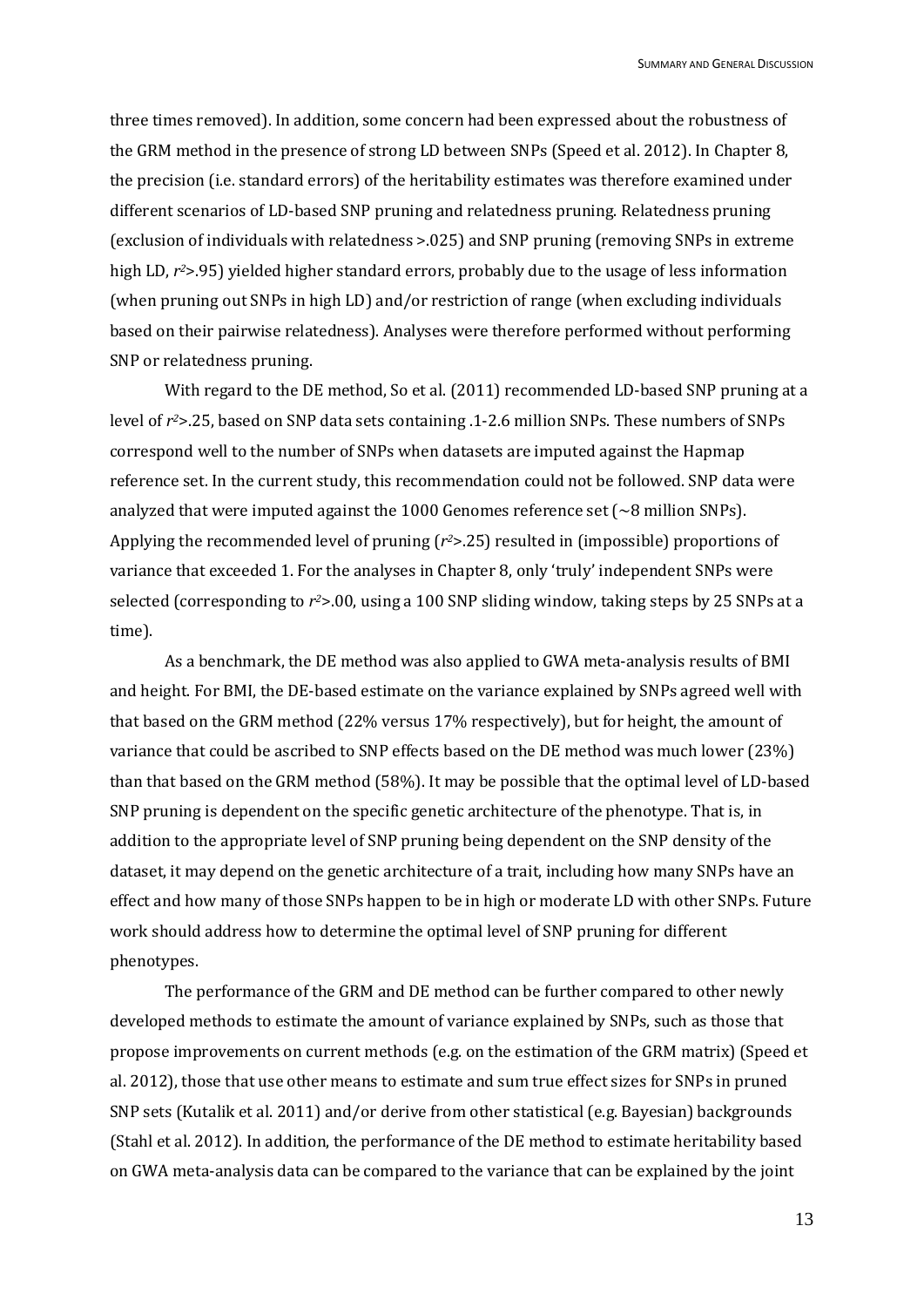effect of all SNPs by performing a joint GWA analysis of meta-analysis data. With a recently added feature in the GCTA software package (Yang et al. 2012), it is possible to perform a joint GWA analysis on GWA meta-analysis summary statistics by using the LD structure between SNPs as observed in one of the meta-analysis samples. Note that this joint GWA analysis on meta-analysis statistics is equivalent to a multiple regression analysis on the raw genotype and phenotype data. In contrast to the DE method, observed effect sizes are not corrected to their 'true' effect size in this method however. In addition, betas with standard errors (or the *log*(OR) for categorical data) are needed as input, which are obtained from inverse variance metaanalysis (or from single GWA analyses), whereas the DE method can be applied to the GWA meta-analysis *p*-values alone. For GGT and ALT levels *p*-value based meta-analysis was performed weighted by sample size (Chambers et al. 2011) and betas and standard errors were therefore not available.

## *2.6 Implications of findings*

# *2.6.1 Recovering the missing heritability for alcohol use and liver enzyme levels*

Although the heritability of alcohol use and liver enzyme levels is substantial (Table 1), GWA studies have tracked less than 2% of the variance back to effects of SNPs (Chapter 8, Table 4). To examine the so-called missing heritability (Maher 2008) two relatively novel methods were applied to estimate the SNP-based heritability of alcohol intake levels and liver enzyme levels. When focusing on the NTR/NESDA data, around 15-17% of the variance in GGT, 2-15% of the variance in ALT, 13% of the variance in AST and 15% of the variance in alcohol intake could be explained by the joint effect of all SNPs. Given that less than 2% of the variation in liver enzyme levels has been explained by effects of SNPs (see Chapter 8, Table 4),  $\sim$ 12% of the variance in liver enzyme levels and alcohol intake is explained by SNPs having effect sizes that are too small individually to reach the genome-wide significance thresholds typically used to correct for multiple testing (14% minus 2%). With these estimates, around 50% of the narrowsense heritability would be explained. Thus, currently used SNP platforms contain substantial information on the underlying genetic variation in alcohol intake and liver enzyme levels.

These estimates leave another  $\sim$  50% open for additional explanations for the missing (narrow-sense) heritability. These include (a) underestimated effect sizes of associated SNPs because of incomplete LD between the measured/imputed SNPs and causal variants, (b) the specific contribution of rare alleles (MAF <.001), as well as structural variation, if poorly tagged by the current available SNPs, and (c) overestimated heritability estimates if epigenetics or gene-environment interactions contribute to the narrow-sense heritability (Stranger et al. 2011; Manolio et al. 2009). Given that non-additive genetic variation underlying alcohol intake and AST and GGT levels was substantial, further research should also focus on the performance of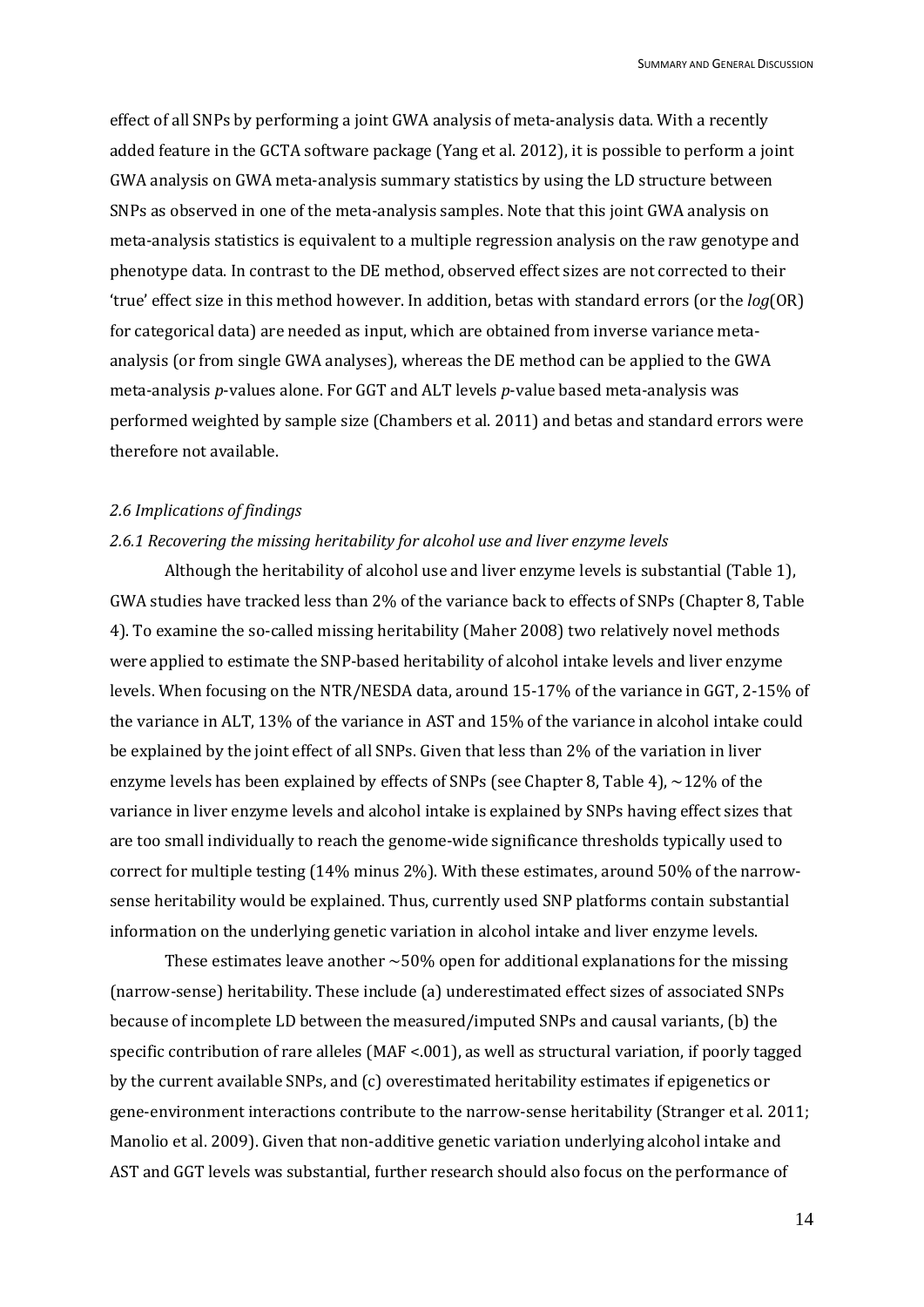SNP-based heritability methods to also capture the non-additive genetic effects on trait variation. Whereas the GRM method currently tests for additive SNP effects only, the DE method can be applied to (*p*-values of) (dominant as well as) epistatic SNP effects as well.

## *2.6.2 Directions for therapeutic interventions*

This thesis describes the genetic architecture of variation in alcohol use and blood levels of three liver enzymes, GGT, ALT and AST that are used as marker for liver injury. By understanding more of the biological processes that influence variation in alcohol use and its association with liver enzyme levels, new information might be obtained on pathways in disease causation (Fugger et al. 2012). By following up the research on the shared genetic risk factors for alcohol use and GGT, biological pathways may be implicated in alcohol use, liver enzyme levels and their association, that may lead to the subsequent identification of new targets for treatment of, for example, alcohol-induced fatty liver disease.

With heritabilities explaining up to 50% (Table 1), substantial room is also left for environmental influences, even if part of the non-genetic influences represents noise and measurement error in the data. With regard to risk of developing symptoms of AAD, genetic influences were shown to present stable risk factors, whereas non-shared individual-specific environmental influences were largely age-specific (Chapter 4). This presents interesting information from a clinical perspective. A particular treatment targeting symptoms of AAD may be very effective at one point, but wane with age. Given that genetic risk is stable over age, treatments should focus on providing individuals with the tools to handle this continuing genetic risk.

It should be emphasized that genetic effects explaining differences in a trait on a population level, does not preclude that environmental interventions are effective. A disease that is completely genetic in origin, may well be directed by an environmental intervention (Fugger et al. 2012). The classic example here is phenylketonuria (PKU), an autosomal recessive genetic disorder due to a mutation in the hepatic enzyme phenylalanine hydrooxylase. If untreated, individuals with this condition suffer from mental retardation, seizures and other medical problems. If patients maintain a life-long PHE-restricted diet, they will have a nearly normal development (Poustie et al. 2009). That is, to determine the influence of behavioral interventions for prevention or treatment of problematic alcohol use, experimental studies are needed, preferably in genetically informative samples.

15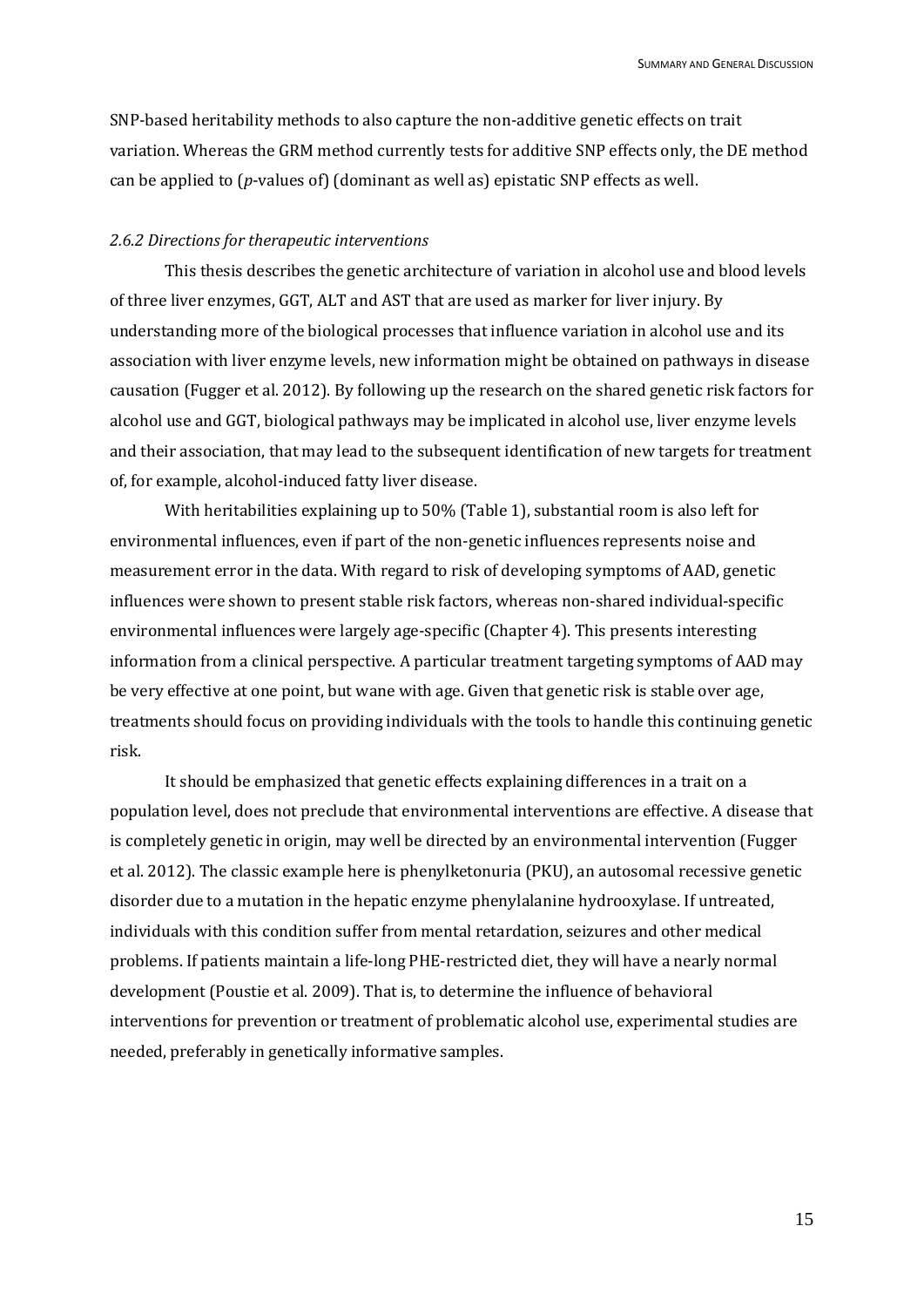## *2.7 Future research*

#### *2.7.1 Moderation of association between alcohol use and liver enzyme levels*

Future research should investigate whether the effect of alcohol use on liver enzyme levels is dependent on the level of drinking and/or other factors that are correlated with liver enzyme levels, such as BMI, smoking, coffee consumption, medication use (Conigrave et al. 2003; Skurtveit and Tverdal 2002), and (sex) hormone levels (Sillanaukee et al. 2000a). As described in Chapter 6, the association of alcohol use with GGT was best explained by genetic pleiotropy. Given that earlier research pointed at a causal effect of alcohol use on GGT for a heavy drinking population (Sung et al. 2011), the mechanism of association of alcohol intake with GGT may be dependent on the level of drinking, that is, there may be gene by alcohol interaction. Complex relationships between alcohol use, liver enzyme levels and other factors such as obesity or smoking are proposed by the so-called two-hit hypothesis, that states that alcohol-related liver injury will develop as a consequence of continued heavy drinking in combination with so-called second hit factors (obesity, smoking) (Mantena et al. 2008). In two studies, the effect of smoking on GGT was found to be dependent on the level of drinking. Among heavy drinkers, smoking increased GGT levels, whereas in the absence of heavy drinking, the effect of smoking on GGT was either not significant (Breitling et al. 2011), or no longer significant when the effects of inflammation parameters were taken into account (Wannamethee and Shaper 2010).

# *2.7.2 Relation of alcohol use with cardiovascular/metabolic traits*

Light to moderate alcohol consumption has been associated with a reduced risk of cardiovascular disease and type 2 diabetes. Protective mechanisms of moderate alcohol include healthy changes in lipid profiles (increased HDL levels), blood clotting factors (lower levels of fibrinogen), inflammation (e.g. lower levels of CRP, IL-6), and/or specific constituents of wine and beer (e.g. polyphenols) (Di Castelnuovo et al. 2010; Brien et al. 2011). Increased insulin sensitivity after moderate alcohol consumption has been proposed as an additional biological mechanism to explain reduced risk for type 2 diabetes (Rehm et al. 2010). For both alcohol use and GGT, genetic risk factors have been linked to levels of cardiovascular/metabolic traits. That is, genetic influences on GGT variation have been associated with cholesterol (LDL, HDL), triglycerides, glucose, and insulin resistance (Chambers et al. 2011; Kim et al. 2011; Whitfield et al. 2002). Genes for alcohol dependence (e.g. the CDH13 gene and DSCAML1 gene) (Morozova et al. 2012) have been associated with triglycerides (Pollin et al. 2008), blood pressure, hypertension (Johnson et al. 2011) and the metabolic syndrome (Fava et al. 2011). Further understanding of the association of alcohol intake with GGT may thus be gained by examining the relation of alcohol intake, drinking frequency and GGT with cardiovascular/metabolic traits and to explore the role of the immune system in these relations.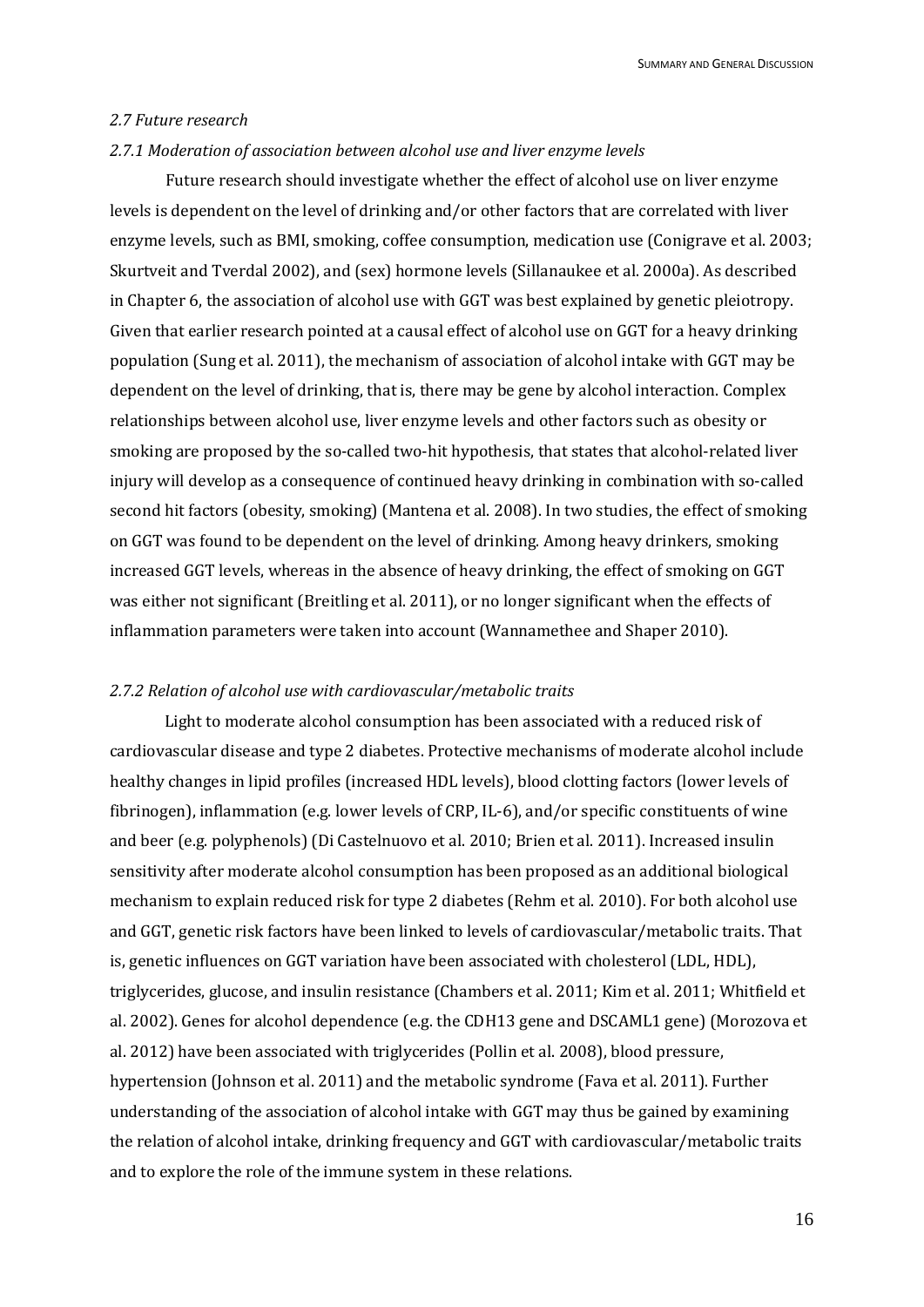Inflammation is a key element in alcoholic liver injury (An et al. 2012). Chronic alcohol consumption can cause leakiness of the digestive tract, which can result in the release of endotoxins in the blood that activate Kupffer cells that reside in the liver. These Kupffer cells activate nuclear factor κB (NF-κB) which stimulate the release of pro-inflammatory cytokines such as tumor necrosis factor alpha (TNF-α) and interleukin-1β (IL-1β) as well as other cytokines with anti-inflammatory properties such as IL-6 and IL-10 that play a role in reducing alcoholic liver injury by induction of STAT 3 (Signal Transducer and Activator of Transcription) (An et al. 2012). Moderate alcohol consumption has been shown to suppress NF-κB activity (Blanco-Colio et al. 2000), resulting in a J-shaped function between alcohol use and inflammation parameters. That is, light to moderate alcohol consumption among non-alcoholic individuals has been associated with lower IL-6 and CRP levels than abstinence or heavy drinking (Volpato et al. 2004; Marques-Vidal et al. 2012; Wannamethee et al. 2007; Imhof et al. 2004; Imhof et al. 2001; Stewart et al. 2002; Albert et al. 2003). Increases in IL-6, IL-1β, IL-8,IL-10, IL-12 and TNF-α have been detected for alcoholics without liver disease (Nicolaou et al. 2004; Laso et al. 2007; Gonzalez-Quintela et al. 2008).

Inflammation and oxidative stress stimulate each other (creating an vicious cycle) via several factors including NF-κB in which the anti-oxidant glutathione also plays a role (e.g. in protecting the cell from endoplasmatic reticulum stress that can be induced by alcohol) (Kulinsky and Kolesnichenko 2009). GGT, involved in keeping intracellular glutathione at adequate levels to protect the cell from oxidative stress (Whitfield 2001) is thus also closely involved in the inflammatory response. A first look at the correlations between alcohol intake and GGT with inflammation parameters, lipids and metabolic traits, collected in the NTR biobank study, showed that alcohol intake correlated .18 with HDL, but not significantly with other lipids or inflammation parameters, which could not be accounted for by a J-shaped relation between alcohol use and inflammation parameters. GGT correlated in between .2-.3 with triglycerides, cholesterol, insulin and CRP, had correlations between .1 and .2 with LDL, glucose, fibrinogen and IL-6, between 0 and .1 with TNF- $\alpha$  and between 0 and -.1 with HDL (taking effects of sex and age into account).

The relation between alcohol use, GGT and cardiovascular/metabolic traits could be further explored by taking specific drinking patterns into account. Cardioprotective effects have only been observed if the pattern of light to moderate drinking did not include heavy drinking episodes (Rehm et al. 2010). The association with GGT is highest for regular heavy drinkers (Conigrave et al. 2003), rendering it important to disentangle the association of alcohol use and GGT for frequent and infrequent drinkers. Furthermore, associations of alcohol intake with GGT may be different for different kinds of alcohol beverages. Alcoholic beverage preference is moderately heritable (see Appendix), making it important to take genetic effects on the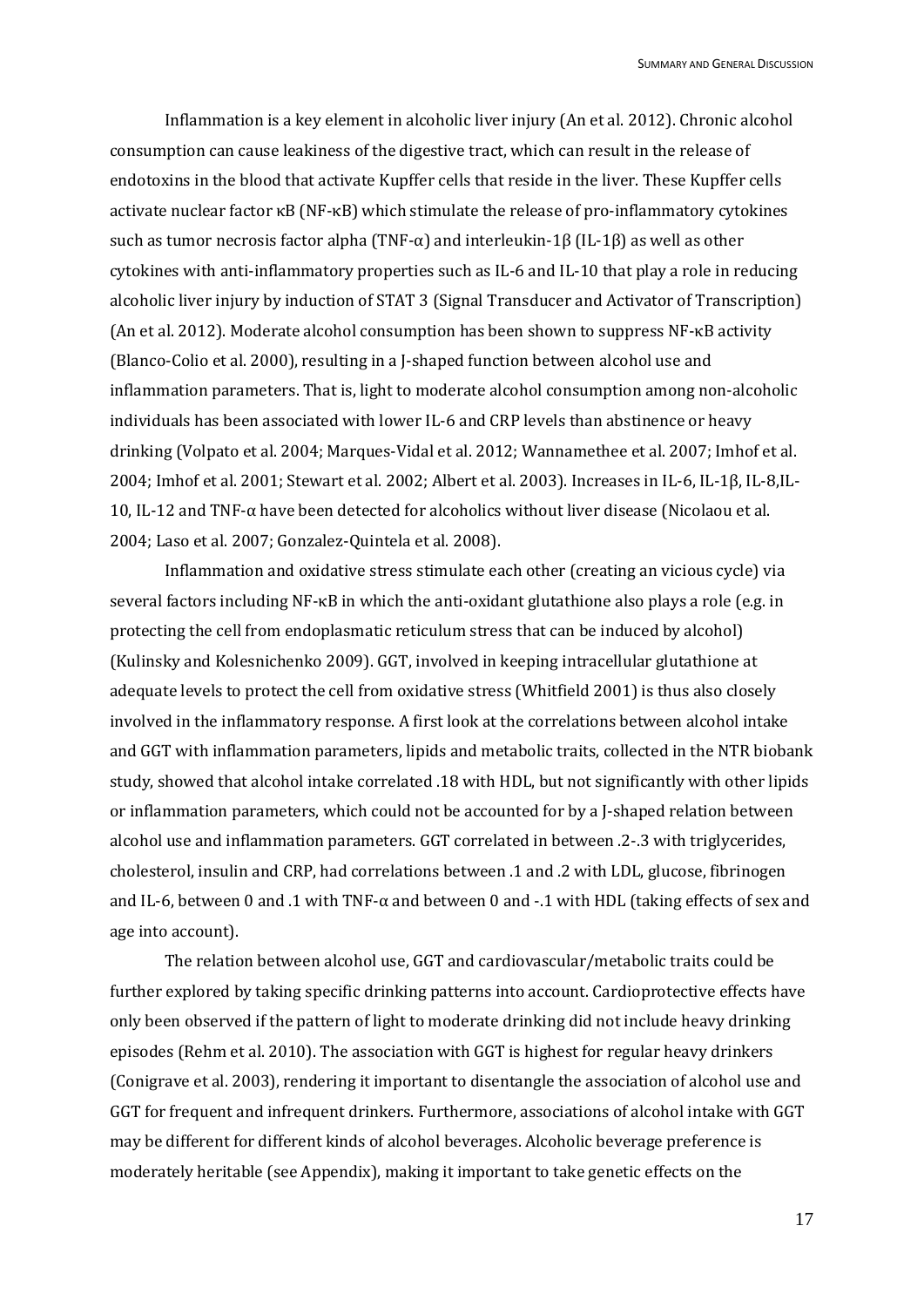association of alcohol use, GGT and alcoholic beverage preference into account. Moderate drinking levels of wine and beer, but not spirits, have been associated with a lower risk for cardiovascular diseases, whereas increased levels of drinking (beer, wine, spirits) are associated with a higher risk for cardiovascular disease (Costanzo et al. 2011).

#### *2.7.3 The mechanism underlying the disease associations with GGT not explained by alcohol use*

Finally, more research can be performed on the specific role of GGT as a marker of disease, that cannot be accounted for by effects of alcohol alone. There are strong associations with type 2 diabetes, cardiovascular disease, chronic kidney disease and cancer, even when alcohol intake is controlled for (Targher 2009).

GGT has both anti-oxidant as well as pro-oxidant properties. Through its role in the metabolism of extracellular glutathione, intracellular glutathione can be formed that is needed to protect the cell against free radicals. GGT may thus be reflective of levels of oxidative stress that are related to risk of disease. However, in the presence of iron or other metals, GGT itself has been suggested to generate free radicals (Lee et al. 2004). Hence, GGT may play a causal role in disease itself as well. The pro-oxidant effects of GGT cannot explain that GGT is already predictive of disease within the normal reference range however, since at low levels of GGT, the pro-oxidant effects of GGT must be low. Neither can all disease associations be explained by GGT being a marker for fatty liver (Lee and Jacobs 2009). ALT levels are more closely related to levels of hepatic fat than GGT (Targher 2009), whereas GGT is related to a wider range of disease than ALT which is mainly associated with liver disease and type 2 diabetes (Fraser et al. 2007; Fraser et al. 2009; Hyeon et al. 2004). GGT has therefore also been proposed to reflect levels of environmental pollutants. Since glutathione plays an important role in the excretion of harmful materials such as heavy metals and given that GGT plays a role in regulating intracellular levels of gluthathione, GGT may be induced through exposure to xenobiotics (Lee and Jacobs 2009).

# *3. Conclusions*

Different indicators of alcohol use, including intake and risk of problematic drinking, as well as liver enzyme levels are substantially heritable in the Dutch population. These findings come from twin-family studies and from SNP-based heritability estimates that describe the joint effect of genome-wide measured SNPs on alcohol use and liver enzyme levels. The last findings indicate that currently used SNP platforms contain substantive information on the underlying genetic risk alleles for alcohol intake and liver enzyme levels. Further methodological research needs to focus on SNP-based heritability methods that also capture non-additive genetic effects on trait variation. The association of alcohol intake with one particular liver enzyme, GGT, is on the population level most likely due to effects of shared genes, although a causal effect cannot be